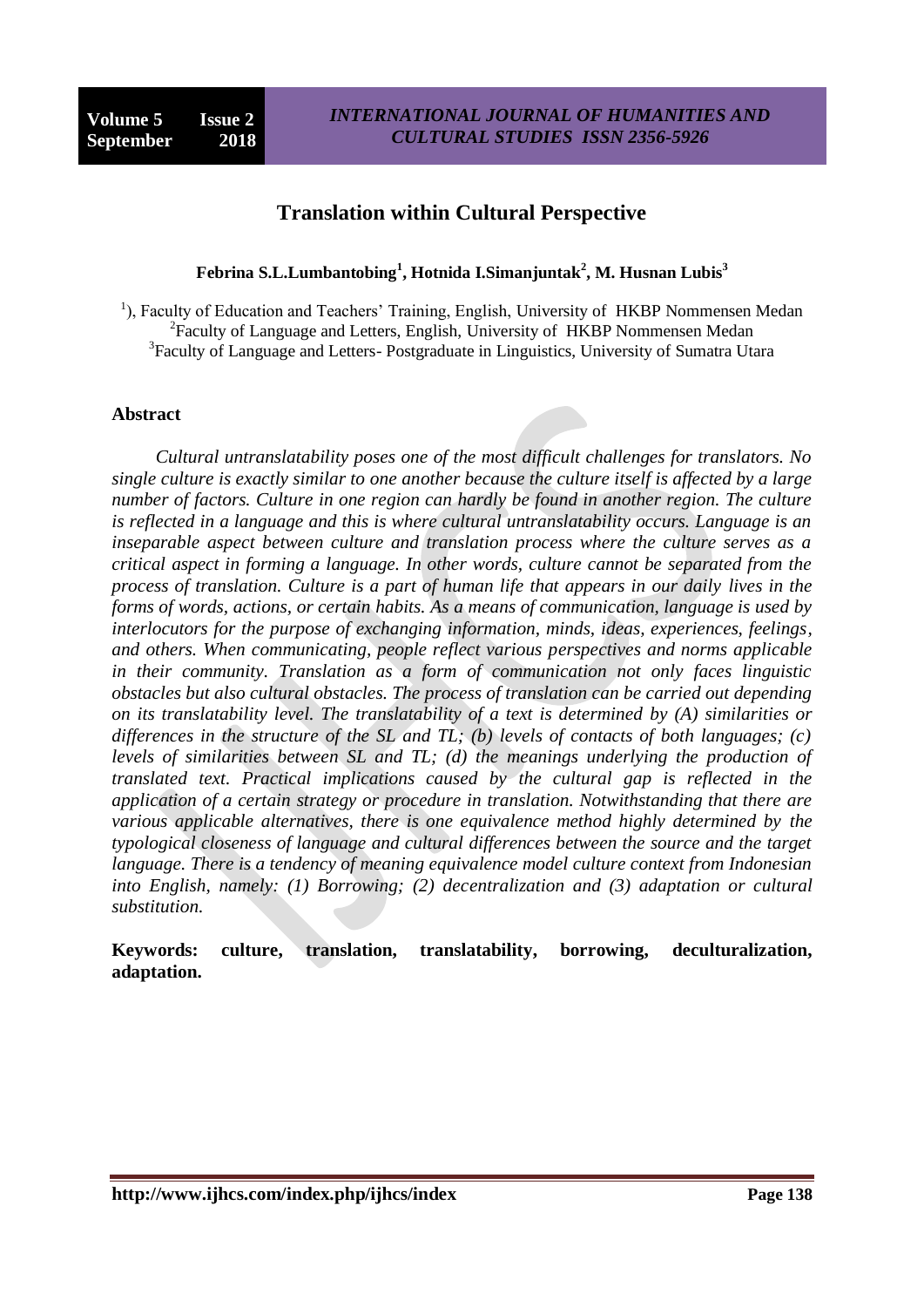### **Introduction**

Language as an inseparable aspect between culture and the process of translation cannot set aside culture as an important aspect in forming a language. In other words, language is the product of a culture itself. Culture is a part of human life that we can find in daily life in the forms of words, actions, or certain habits. Language reflects a culture of a certain region and shapes the mindset and the way of life of its users. A translator must consider this cultural aspect in each of his translation processes as the culture reflected in the source language may differ significantly in the target language. If the translation is not performed by considering such an important aspect, then it is highly unlikely that the translation is acceptable.

Culture poses a challenge for a translator when it comes to translating a text. Culture as an important aspect of human life is aimed to regulate behavior systematically. Source language can have a culture that may not exist in the target language. Or, culture in the source language has some similarities with the culture in the target language. The term frequently used to describe this problem is a cultural equivalence. One of the tasks of a translator is to find proper equivalence for a message or information contained in the source language. This often what makes [The process of](https://www.penerjemah-online.com/) translation it difficult. To deal with this difficulty, a translator may do his work by considering the culture and the context in order to get the meaning in the source language delivered completely without subtracting any single meaning. Below are several words with strong cultural elements along with their translation examples.

Translation holds a key role in the present especially in the era of globalization. Translation is an access to the innovation of science and technology (SCIENTECH) and serves as a media to introduce and appreciate cross-cultures. Globalization with its characteristics of openness, competition and interdependence among nations have made the translation as an important and necessary communication media in the years to come. Advances in science, technology and art sourced from references in foreign languages and the introduction of regional and national culture in foreign languages to the world civilization have made translation and translation studies a complex matter. However, despite the difficulties and the complexity of the problems and the process of translation, the importance of translation in transferring science and technology especially for developing countries has gained recognition and felt by various parties. In addition to that, this study is aimed at the following objectives:

- 1. Translation as an important communication media in the future
- 2. The importance of translation in knowledge advances.
- 3. To investigate the relationship between language and culture in translation.
- 4. To investigate translation within a cultural context and to investigate what cultures are reflected in translation.

The present study is also aimed to:

- 1. Add insights about cultural perspective in translation.
- 2. Attract other researchers to further explore the translation process from a cultural perspective.
- 3. Translation is important in knowledge advances.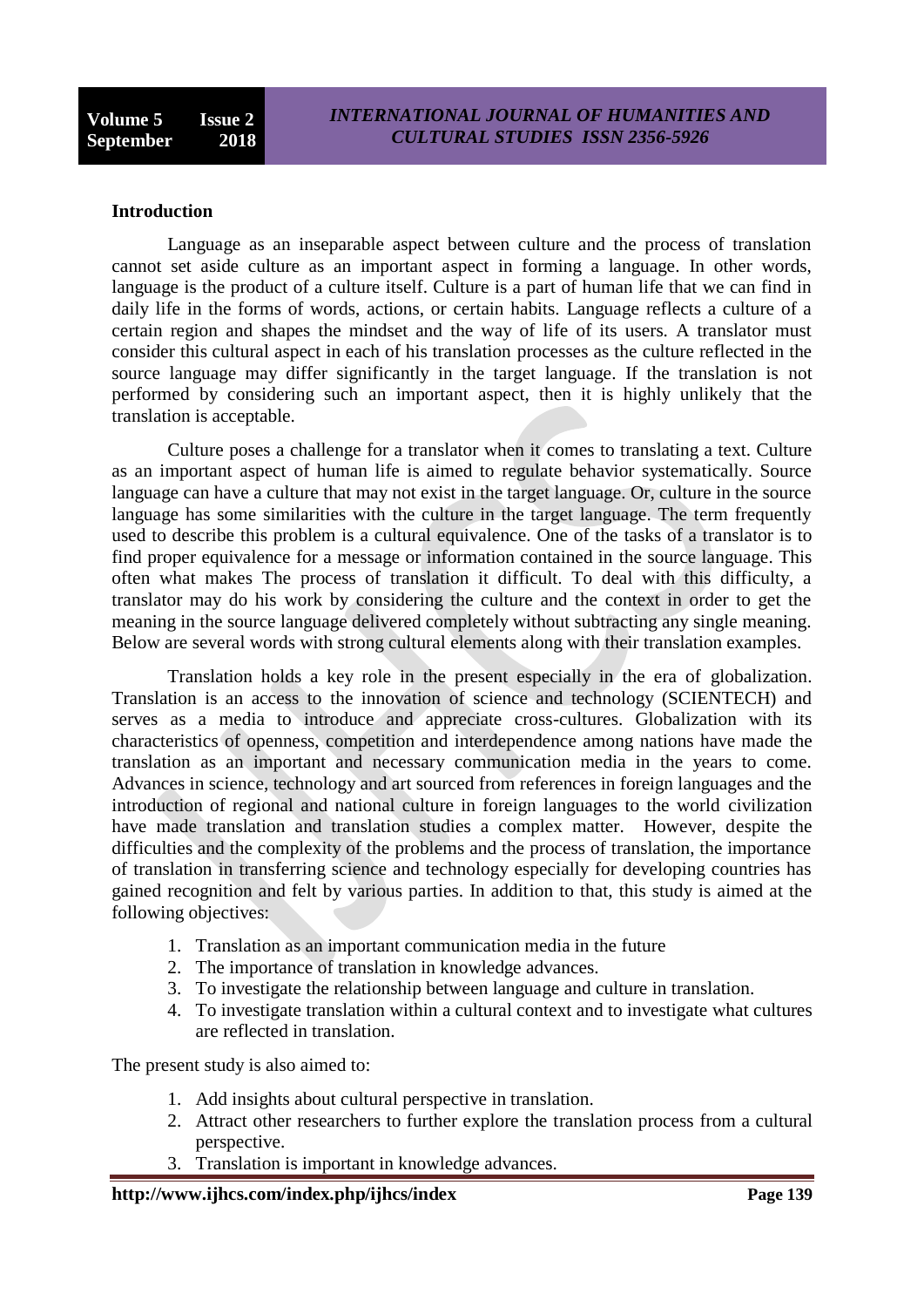4. Add insights about translation reviewed from a cultural perspective.

### **II Theoretical Studies and Discussion**

- I. Cultural Concept in Translation
- The process of translation is the disclosure of a meaning communicated in the source language into the target language.
- General features in a translation include:

(A) language transfer (SL-TL); (b) *content* transfer; and (c) finding equivalences that maintain its original features.

Language is part of the culture, therefore translation is not only be understood as form transfer and meaning transfer but also culture. Translation as a form of communication not only faces linguistic obstacles but also cultural obstacles. The process of translation can be carried out depending on its translatability. The translatability of a text is determined by:

- (A) similarities or differences in the structure of SL and TL;
- (B) levels of contacts of both languages;
- (C) levels of similarities between SL and TL;
- (D) meanings underlying the production of translated texts.

In the process of translation, it is quite difficult to find lexical equivalence. A target language used by a speaker with his own culture is often different from other speakers' culture (source language). This cultural differences according to Nida (1964) and Larson (1988) can be solved through *adjustment*. The relationship between cultural and linguistic aspects is intertwined. The sustainability of both of these aspects is interdependent on each other.

### LANGUAGE EXPERTS OPINION

- o The content of every culture is not only revealed in its language. (Edward Sapir)
- o The mutual relationship does not only occur between mind and language but also between language and culture, between language and ethnic behavior as well as between language and changes that occur in the culture. (Boas)
- o Such a strong cultural tie to language reflects the cultural richness or destitution through language. (Bloomfield)

Culture in a language is not only reflected in the levels of vocabulary but also on a wider level such as a rhetorical aspect. (Wahab)

I. The concept of translation within a cultural perspective

Translation is not only understood as a linguistic, forms and meaning transfers but also cultural transfer. Translation does not only face linguistic obstacles but also cultural obstacles. Translation is not merely how to search for words or other expressions that have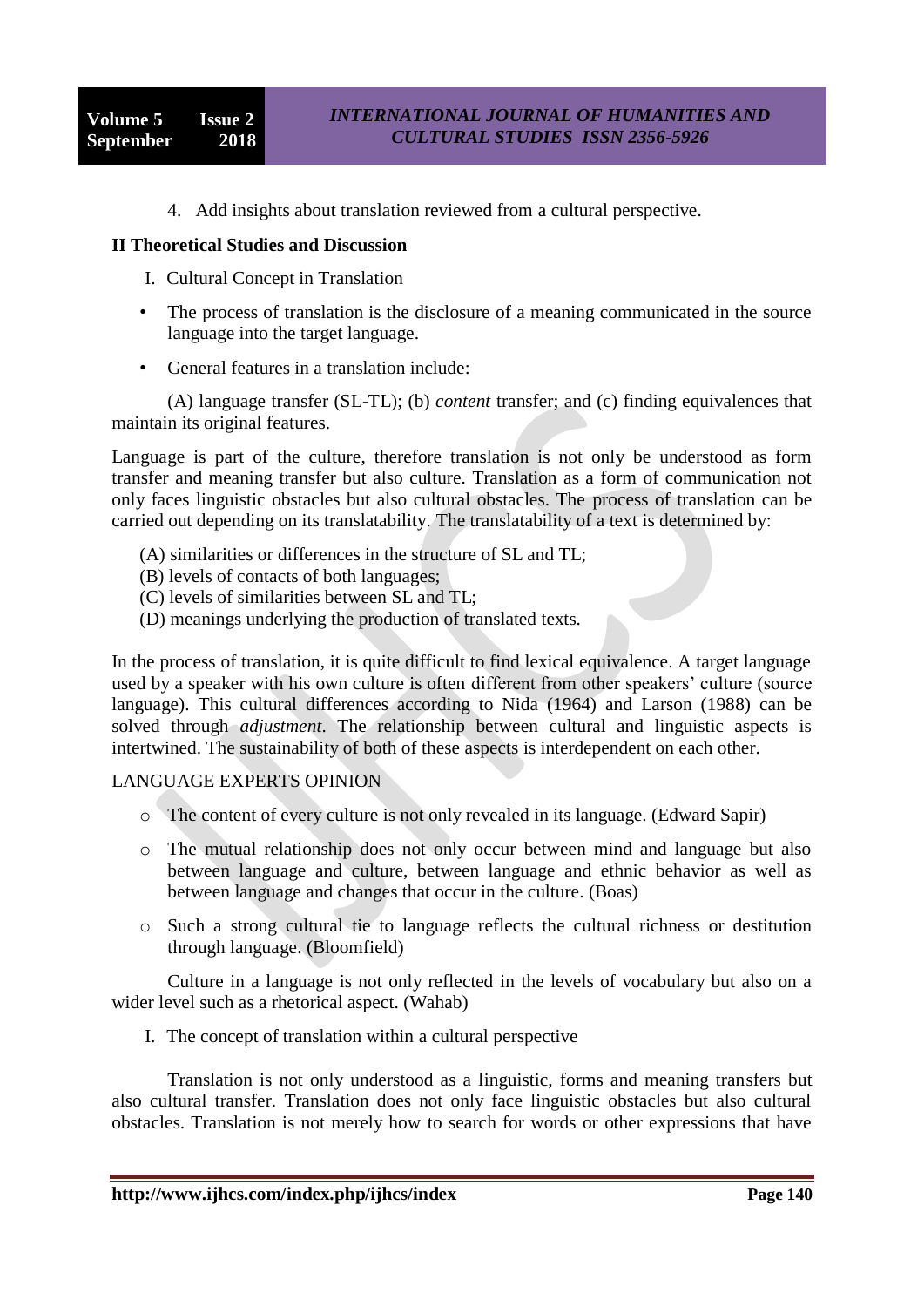the equivalents but to find appropriate ways to express things in other languages. Culturally contextualized meaning is tied to language texture.

### For example: **Source language:** Pecel **Target language:** *Salad*

Pecel is a traditional food which is made of raw vegetables and spices. This food is quite popular in rural areas and is commonly consumed without rice. The salad is food which is made of a variety of raw vegetables and has gained popularity in other countries. Both of these foods reflect the culture in its respective language. The ingredients and the concept of making that food are relatively alike. To facilitate the process of translation, a translator can translate the word "pecel" into "salad" without detracting the meaning.

### Another example :

# **Source language:** Shalat

## **Target language:** *Prayer*

*Salat* (Bahasa Indonesia) is a standard form of the word that describes compulsory acts of worship for every Muslim which must be performed five times a day. The word "Salat" itself is derived from the Arabic word which means to perform prayers and this word is absorbed in Bahasa into "salat". In English vocabulary, there is no word "salat". However, "salat" can be understood as an act of worship in which a servant worships and prays to the Lord. Therefore, "salat" is a special word for an act of worship which is only obligated to Muslims. A translator can use the word "*prayer*" to translate the word "salat".

A translator must be aware of the two different cultures and be able to make the readers outside the source language culture to understand the translated text. The cultural implication in translation can be *lexical content* and syntax as well as an ideology and *way of life* in a particular culture. It is very important for the translator to consider not only the lexical impact on target reader but also how cultural aspects in the source language can be understood, for instance:

- 1) Basic words such as *tidur (sleep), makan (eat), mati (die), bintang (star)* and even nouns such as meja (*table)* or cermin (*mirror)* are universal that when they are translated, these words cause no problems since all cultures have the language to express those concepts.
- 2) But the words such as *ngaben"* and "*banjar"* have cultural aspects (only belongs to the culture of Hindu society of Bali) which make it difficult and complex to translate into another language due to differences in understanding the concepts.

Translation is an attempt to transfer the mandate from the source language by finding an equivalence, i.e. a form in the target language viewed from the semantics aspect must be in accordance with the form in the source language. Translation does not merely eliminate inequivalence gap by finding other words which have similar definitions but rather to find appropriate ways to express things in other languages.

1. A concept in a specific language may not necessarily belong to other languages, for example: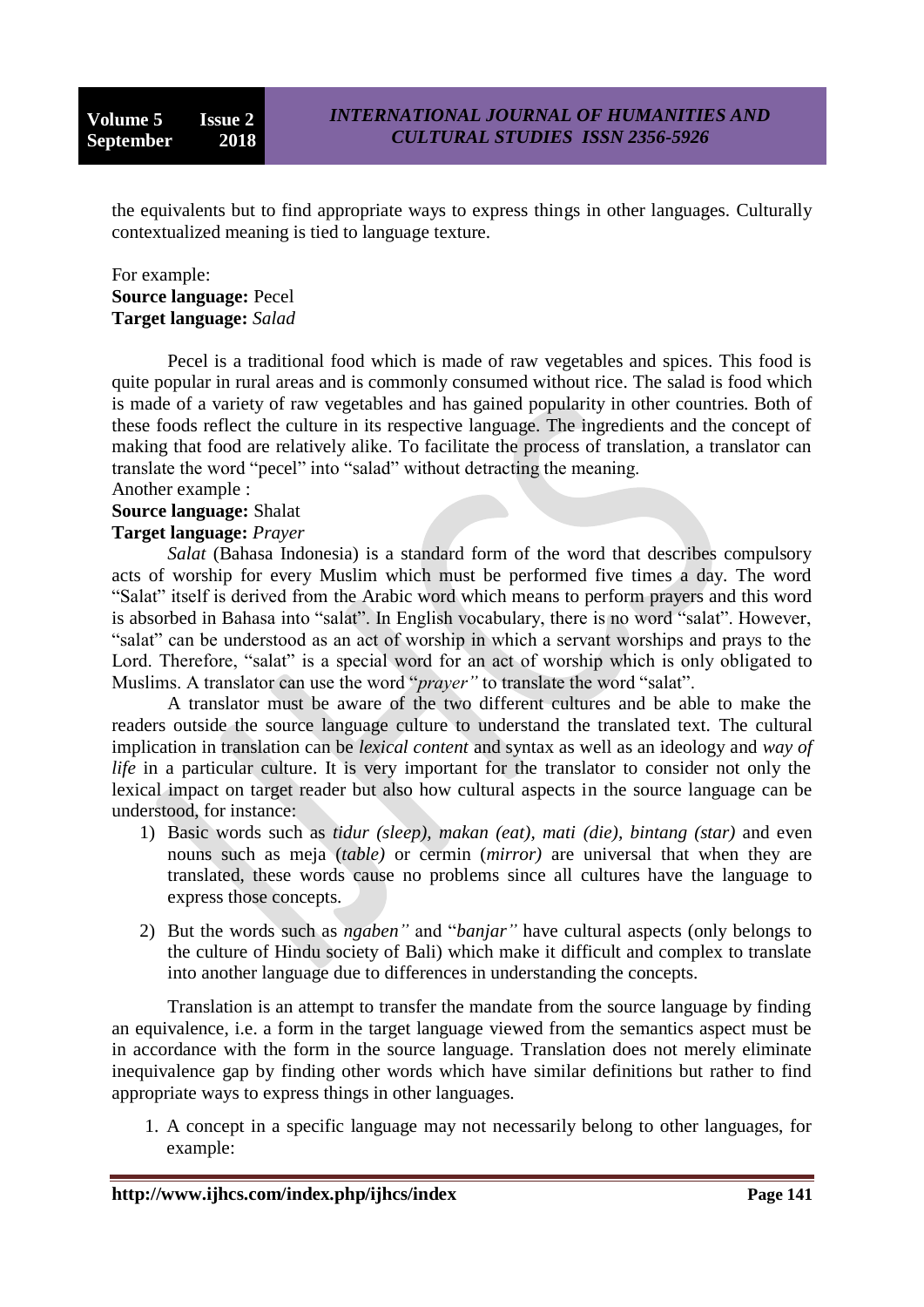- $\checkmark$  The concept of "TELUBULANAN" in Balinese will never be found its equivalent in English, even in the closest language concept such as that of Javanese can not be found.
- 2. A number of similar concepts in one language have a *different* linguistic sign. For example:
- The concept of "*SEPAK BOLA*" in British English is "*football*" but in American English, it is *"soccer*".
- 3. On the contrary, similar concepts owned by two languages are not necessarily stated in one linguistic *sign* or differentiated.

For example:

- $\checkmark$  The concept of "RICE" in English is not differentiated but in bahasa, it has a linguistic *sign alternative* "padi", "gabah or "beras" in the cultural domain (agriculture) and "nasi" in the food domain.
- $\checkmark$  The concept of "SALJU (SNOW)" which is not known in Arabic is highly differentiated in the Eskimo language.
- 4. In translation theory, a common issue faced by translators is *ambiguity*. For example:
- $\checkmark$  *He is a book worm*, which in bahasa Indonesia has 3 meanings, namely:

a."Dia (laki-laki) adalah sebuah/seorang cacing buku".

- b. "Dia (adalah) orang yang suka membaca buku".
- c. "Dia kutu buku".

The English phrase "*book worm" can not be literally translated* into "Dia (Adalah) (Seorang/ seekor) cacing buku" in bahasa Indonesia. From point of view of logical perspective, there is no relationship between "Dia (He) and cacing (worm) (or both can be equated) in the source text.

The contextual meaning of the phrase "*book worm"* is 'orang yang suka membaca buku (someone who likes to read a book)' (as in translat*ion* b). Cultural equivalent of the English phrase "*book worms"* in the above example is 'kutu buku (a geek)' since the linguistic culture in Indonesia forsimilar expression is expressed as 'kutu buku' (as in translation c) instead of 'cacing buku'.

Practical implications caused by cultural gap is reflected in the choice of certain strategies or procedures in translation.

Notwithstanding that there are various applicable alternatives, there is one equivalence method highly determined by typological closeness of language and cultural differences between the source and the target language.

There is a tendency of an equivalence model culturally contextualized from Indonesian into English, namely: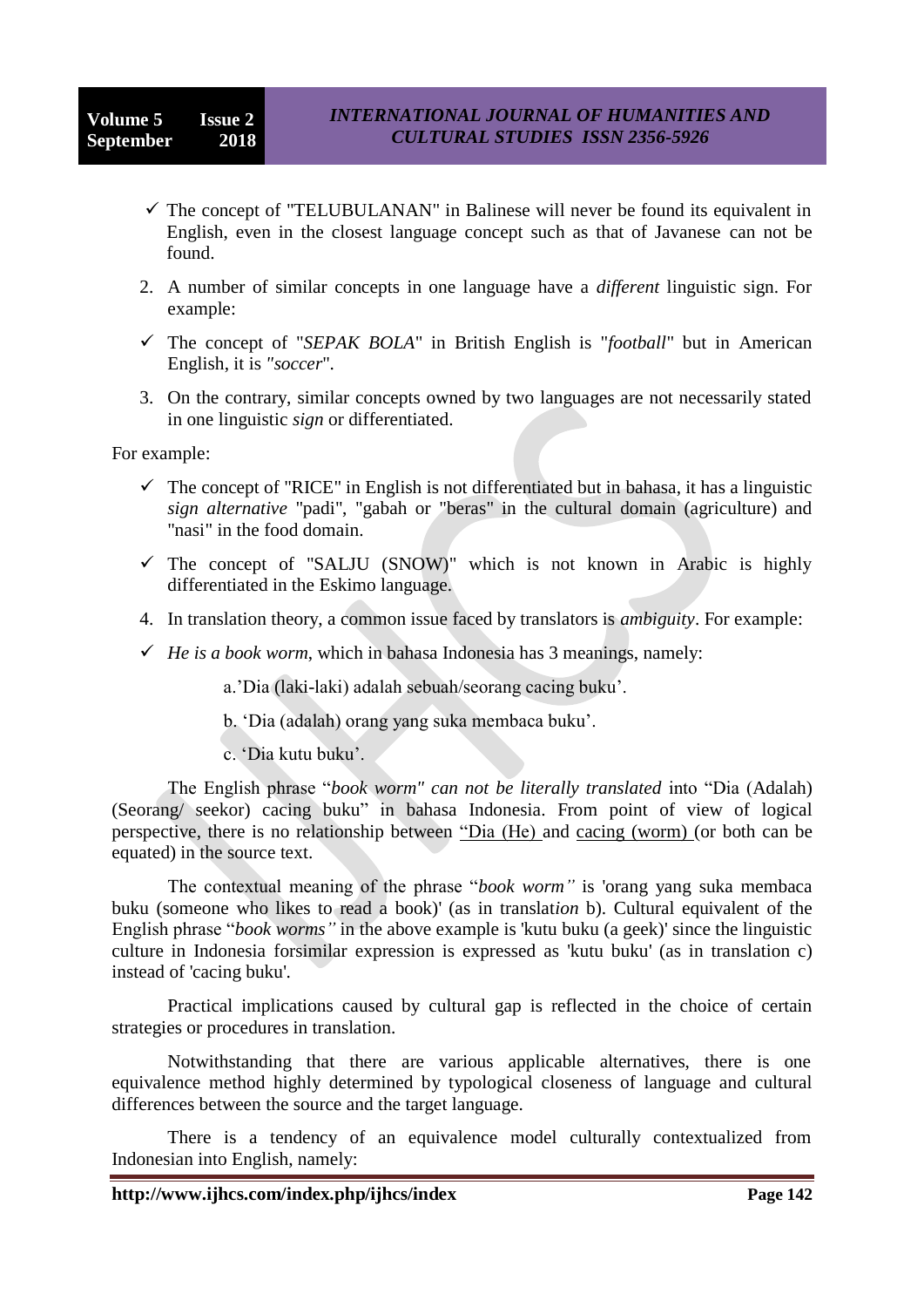(1) *Borrowing*,

For example:

SL : Ia mengerti. Shamans have already started to invited to smite his heart.

### **TL : She knew what was happening, They had asked a dukun - a medicine man to try to influence her feelings.**

SL : Dulu, mati ditabrak di jalan raya memang aib besar. Peristiwa semacam itu disebut *mati salah pati.* 

### **TL : In earlier times, to be killed on the roads was a terrible misfortune. There was even a special term for it: Mati Salah Pati – Death by Misfortune.**

(2) *Deculturalization* 

Deculturalization can be defined as an activity to transfer the meaning of cultural context in the source language by neutralizing or generalizing these words or using *culture free words* and sometimes using new specific expressions.

### For example:

SL : Perempuan dan anak-anak gadis berkerumun di ledeng umum mengambil air. Perkumpulan gong di balai banjar .

### **TL: The women and children who crowded around the public water-tap to get water, groups playing the gamelan in the neighborhood meeting halls.**

*(3) Adaptation or cultural substitution* 

This translation technique aims to replace cultural elements of the source language with cultural elements that have similar characteristics in the target language and the cultural elements should be familiar to target reader.

For example:

 The phrase "*as white as snow"* for example is replaced with "**seputih kapas"**, instead of "*seputih salju".*

Cultural untranslatability poses one of the most difficult challenges for translators. No single culture is exactly similar to one another because the culture itself is affected by a large number of factors. Culture in one region can hardly be found in another region. The culture is reflected in a language and this is where cultural untranslatability occurs. Below are several examples Of Cultural Untranslatability In Some Contexts.

### **Conclusions**

1. Translation does not merely involve linguistic transfer, or transfer of meaning but also involves a cultural transfer.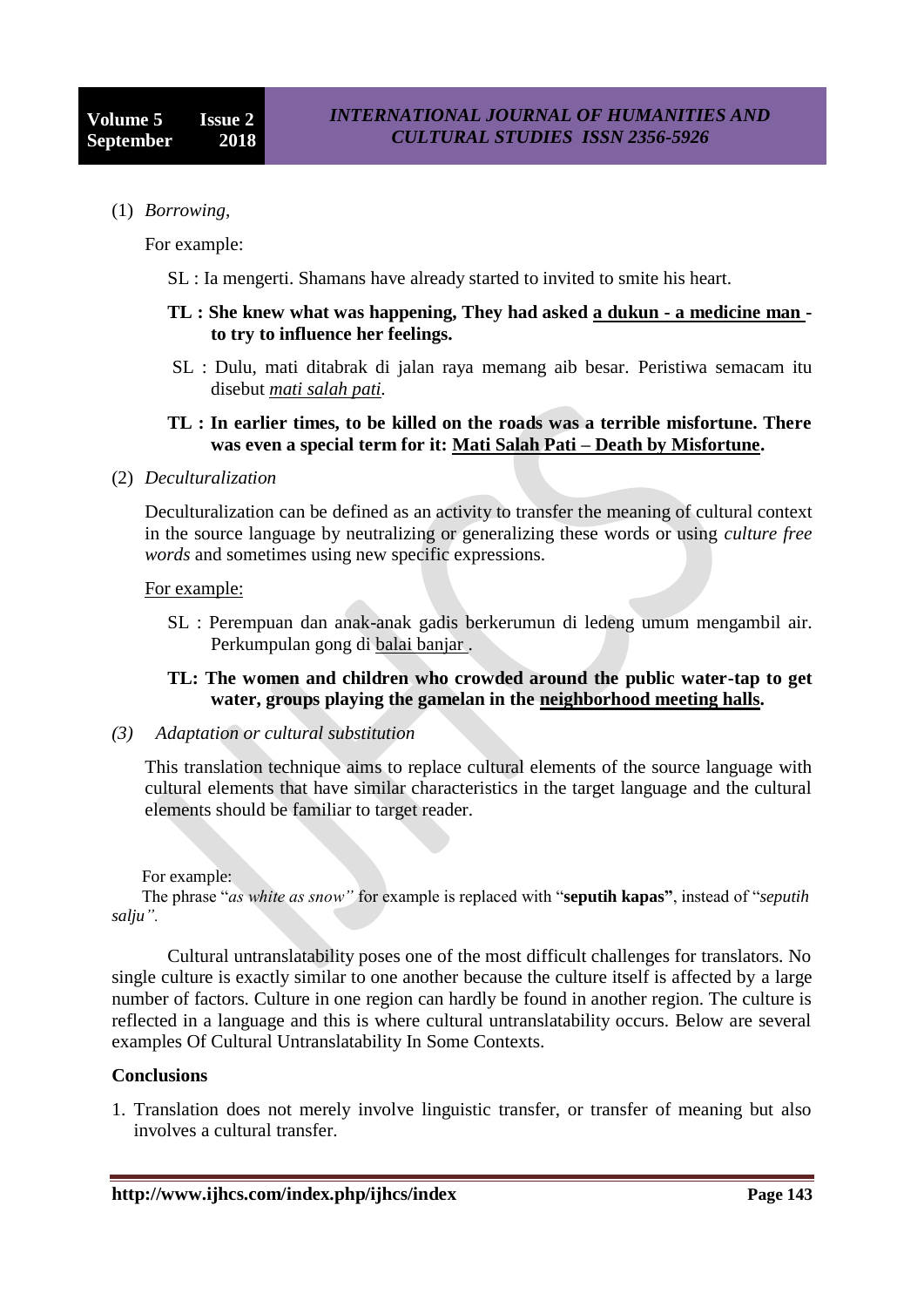- 2. According to the linguistic experts, Boaz and Edward Sapir, language and culture cannot be separated as language exists as a result of culture.
- 3. Practical implications posed by the cultural gap between SL and the culture in TL leads to translation strategies that tend to follow the pattern:
	- 1) The more abstract the source language cultural entity is and the more foreign (unknown) the concept of the source language in the target language is, the more the borrowing strategy is used in the target language;
	- 2) The more concrete the meaning/concept in the source language and the more known/shared the meaning/concept in the source language by the target speakers, the more the strategy of adaption and explication is used.